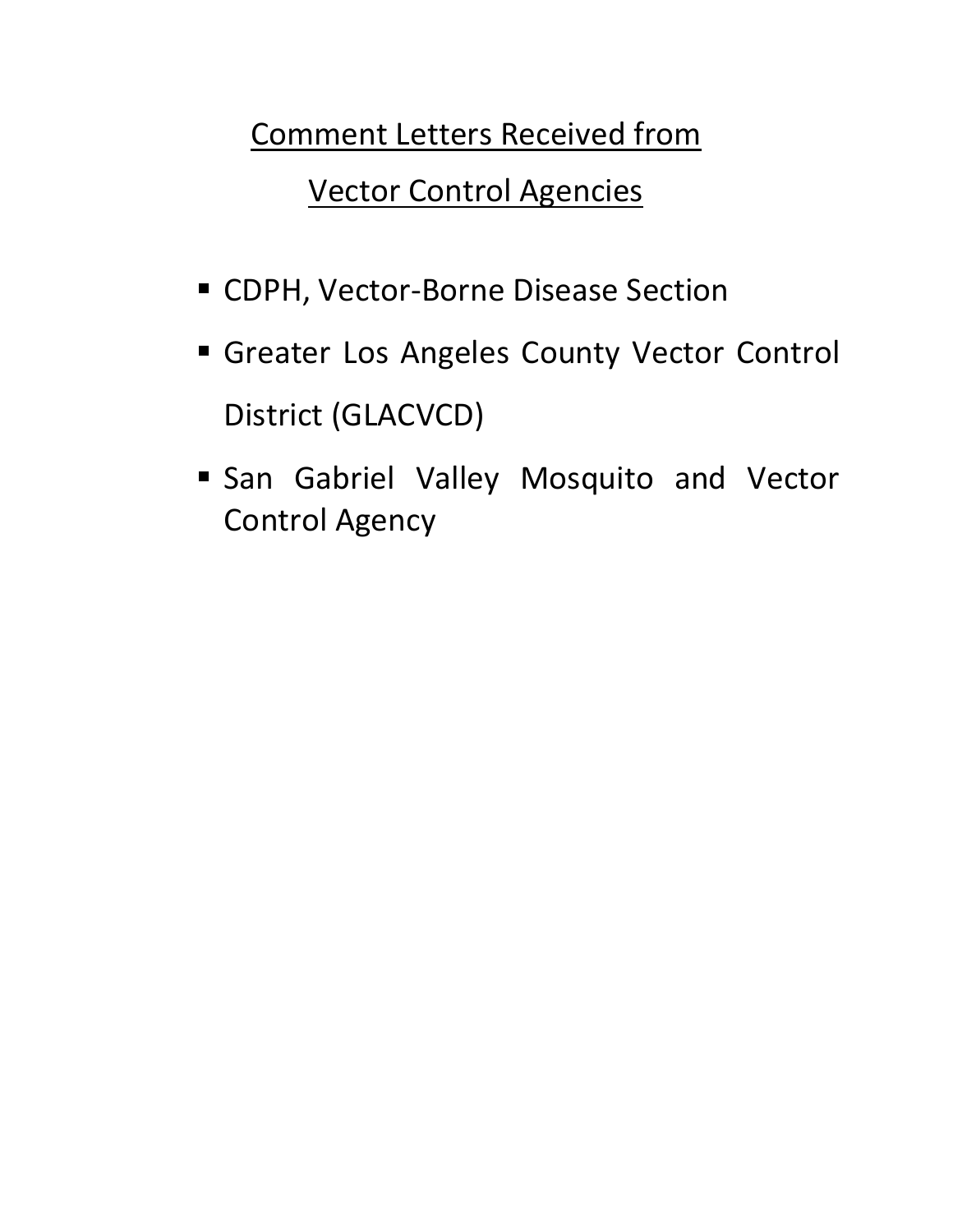

# State of California—Health and Human Services Agency California Department of Public Health



July 23, 2012

Mr. Ivar Ridgeway California Regional Water Quality Control Board Los Angeles Region  $320 \text{ W}$ .  $4^{\text{th}}$  Street, Suite 200 Los Angeles, CA 90013

Dear Mr. Ridgeway:

Subject: Order No. R4-2012-XXXX, NPDES Permit No. CAS004001, Waste Discharge Requirements for Municipal Separate Storm Sewer System (MS4) Discharges Within the Los Angeles County Flood Control District, Including the County of Los Angeles, and the Incorporated Cities Therein, Except the City of Long Beach.

The Vector-Borne Disease Section of the California Department of Public Health (CDPH) is responsible for assisting local public agencies in preventing and controlling the spread of vectors and vector-borne diseases as described in the California Health and Safety Code (Section 116110). Extensive monitoring studies conducted by CDPH between 1999 and 2011 have documented that mosquitoes opportunistically breed in structural stormwater Best Management Practices (BMPs), particularly those that hold standing water for over 96 hours. These structures create a potential public health concern and increase the burden on local vector control agencies that are mandated to inspect for and abate mosquitoes and other vectors within their jurisdictional boundaries. These unintended public health consequences can be lessened when structures incorporate design, construction, and maintenance principles developed specifically to minimize standing water available to mosquitoes while having negligible effects on the capacity of the BMPs to provide water quality improvements as intended.

Pesticide applications to Waters of the United States for the control of mosquitoes and other vectors are covered under a Statewide NPDES Permit (Water Quality Order No. 2011-0002- DWQ, General Permit No. CAG 990004). The obligations of this pesticide permit have created additional burdens on public health and vector control agencies, most importantly causing a direct impact on the efficiency of field operations to control vector mosquitoes. The increasingly stringent regulations targeting the control of vectors are worrisome to the CDPH. In particular, CDPH is concerned that future revisions to existing MS4 permits in California could prohibit the application of public health pesticides to MS4 systems. Stormwater conveyance systems, both above- and belowground, are among the most important sources of vector mosquitoes in the

Vector-Borne Disease Section/Infectious Diseases Branch/Division of Communicable Disease Control/Center for Infectious Diseases 1616 Capitol Ave., MS 7307, P.O. Box 997377, Sacramento, CA 95899-7377 Phone (916) 552-9730 Fax (916) 552-9725 Internet Address: www.cdph.ca.gov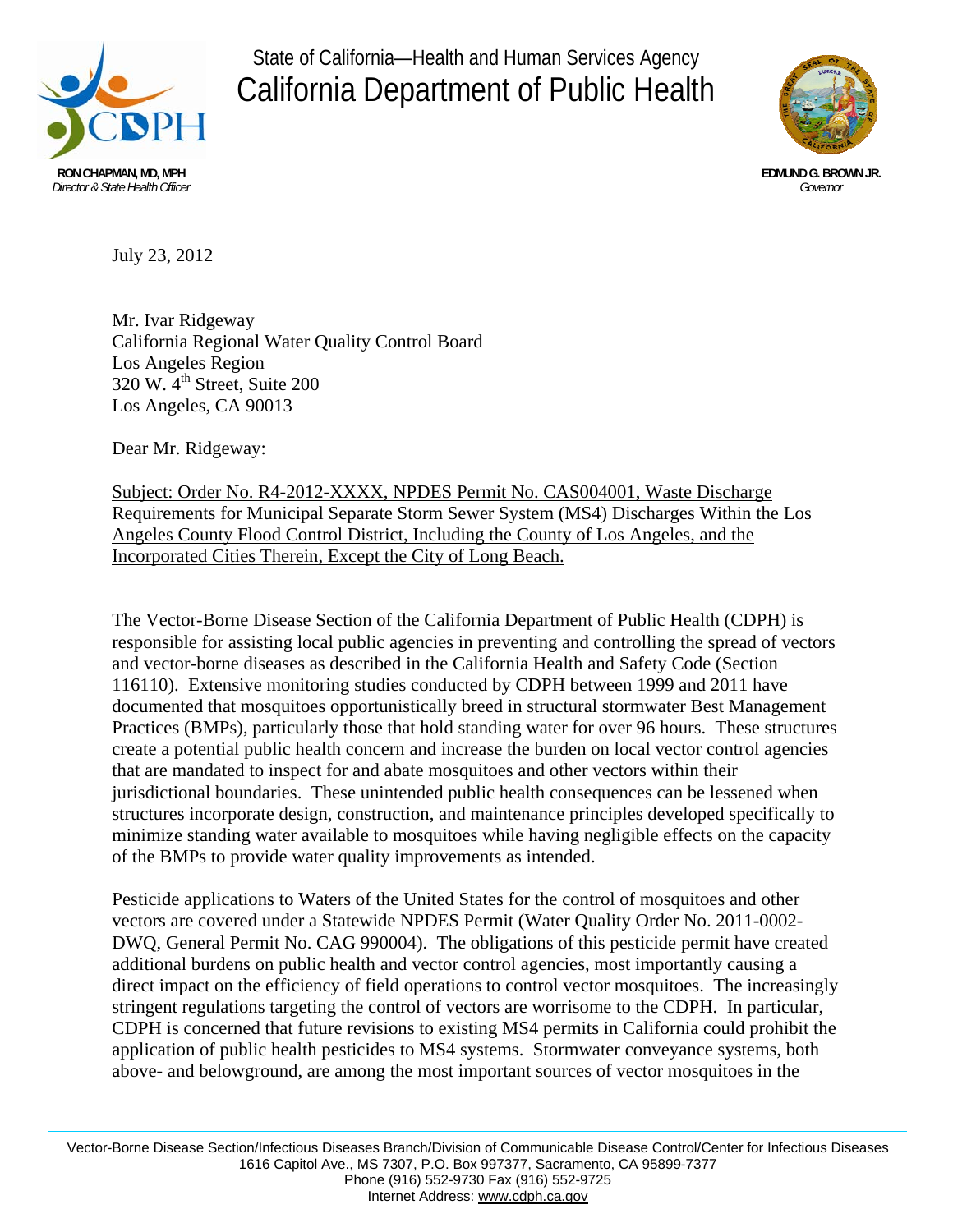Mr. Ivar Ridgeway Page 2 July 23, 2012

urban environment and are a top priority for control to protect public health. It is critical that the capacity for vector control agencies to apply public health pesticides to MS4s is protected by not imposing additional restrictions. To this end, public health pesticides specifically should be included as exempted discharges into permitted MS4s.

CDPH respectfully requests that the Board strongly consider the addition of specific and concise language to the Draft Tentative Order, Order No. R4-2012-XXXX, that:

- draws attention to the potential unintended consequences associated with stormwater management structures (i.e., mosquito production); specifically, structural BMPs and certain Low Impact Development (LID) site design measures such as rainwater capture systems
- requires that MS4s operating under this NPDES General Permit minimize the potential for mosquito production in structural BMPs and certain LID site design measures capable of holding standing water to the maximum extent practicable
- requires that MS4s operating under this NPDES General Permit provide, on an annual basis, a list of structural BMPs and certain LID site design measures capable of holding standing water to the local vector control agency to facilitate routine inspections and control of vectors if necessary, and
- specifically exempts the application of public health pesticides into permitted MS4s.

Requiring MS4s to consider mosquito production as part of the permitting process ensures that the public health and safety of Californians remains a top priority. Because NPDES stormwater permits regulate the discharge of pollutants, in part, for the benefit of public health, we feel the Board has the responsibility of ensuring that permit requirements do not unintentionally result in alternate public health threats from disease vectors. Although we understand that this is not an issue the Board is required to enforce, including language in the permit that alerts Permitees of the potential to create other public health violations when complying with this permit should be acceptable and fall under your purview. Our proposed language follows.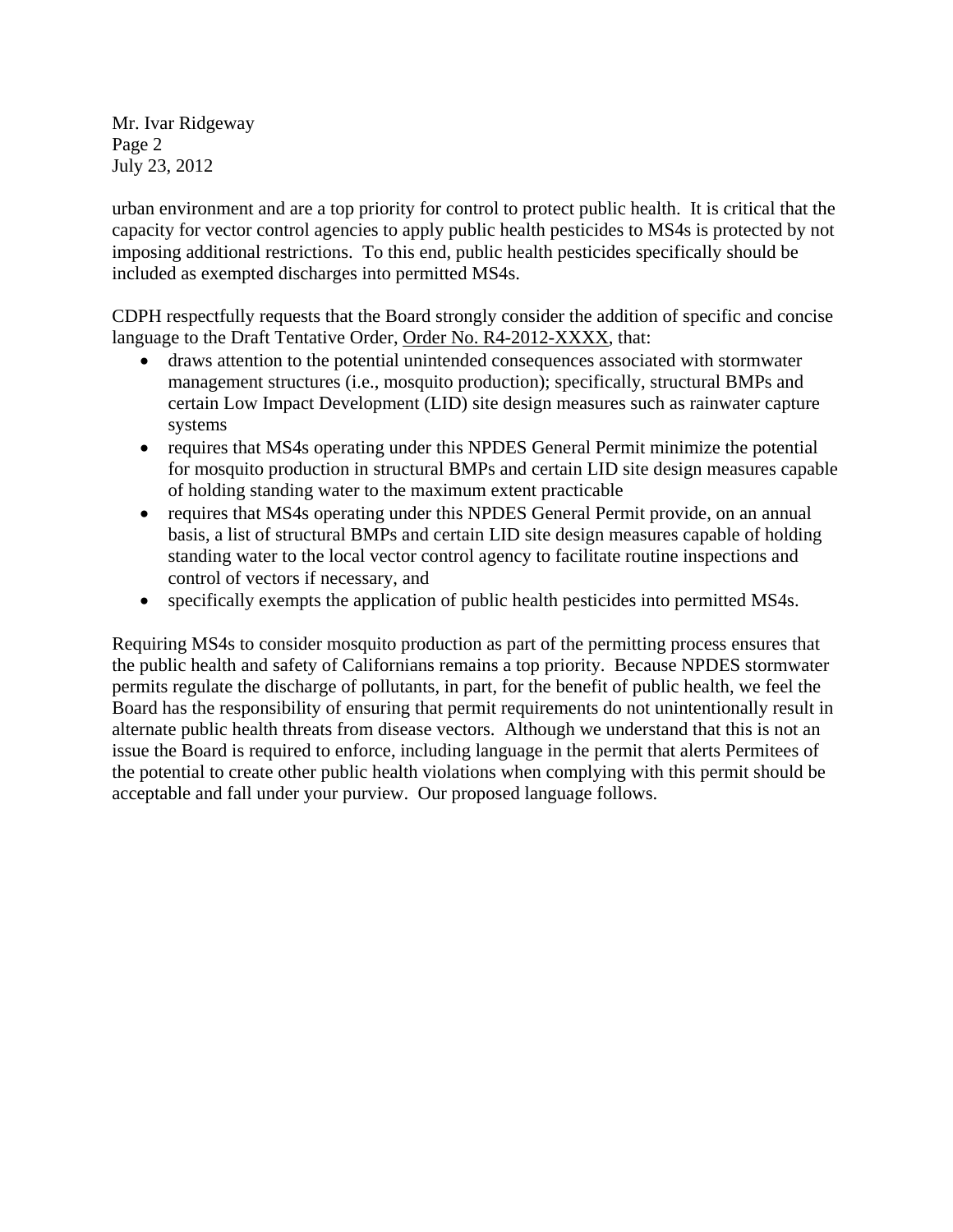Mr. Ivar Ridgeway Page 3 July 23, 2012

#### **Fact Sheet**

The April 27, 2012 revision to the Fact Sheet for NPDES Permit No. CAS000003 ORDER No. 2012-XX-DWQ, State of California Department of Transportation included a paragraph on page 18 entitled *Potential Unintended Public Health Concerns Associated with Structural BMPs.* We propose that the Board consider the addition of a similar paragraph to the Fact Sheet of the Tentative Draft Order for the purpose of raising awareness of the potential unintended consequences associated with the implementation of certain stormwater management structures and public health obligations of owner /operators as defined in the California Health and Safety Code. Please consider including the following language to the Fact Sheet and the two associated references as a footnote.

#### *Potential Unintended Public Health Concerns Associated with Structural Storm Water Treatment Systems and Certain LID site design measures.*

*Extensive monitoring studies conducted by the California Department of Public Health (CDPH) have documented that mosquitoes opportunistically breed in structural storm water Best Management Practices (BMPs), particularly those that hold standing water for over 96 hours. Certain Low Impact Development (LID) site design measures that hold standing water such as rainwater capture systems may similarly produce mosquitoes. These structures create a potential public health concern and increase the burden on local vector control agencies that are mandated to inspect for and abate mosquitoes and other vectors within their jurisdictional boundaries. These unintended consequences can be lessened when structures incorporate design, construction, and maintenance principles developed specifically to minimize standing*  water available to mosquitoes<sup>1</sup> while having negligible effects on the capacity of the structures to *provide water quality improvements as intended. The California Health and Safety Code prohibits landowners from knowingly providing habitat for or allowing the production of mosquitoes and other vectors, and gives local vector control agencies broad inspection and abatement powers2 . This Order requires regulated MS4s to comply with applicable provisions of the Health and Safety Code and to cooperate and coordinate with CDPH and local mosquito and vector control agencies on vector-related issues.* 

<sup>1</sup> California Department of Public Health. (2012). Best Management Practices for Mosquito *Control in California. Retrieved on July 20, 2012 from http://www.westnile.ca.gov/resources.php*

<sup>2</sup> California Health & Safety Code, Division 3, Section 2060 and following.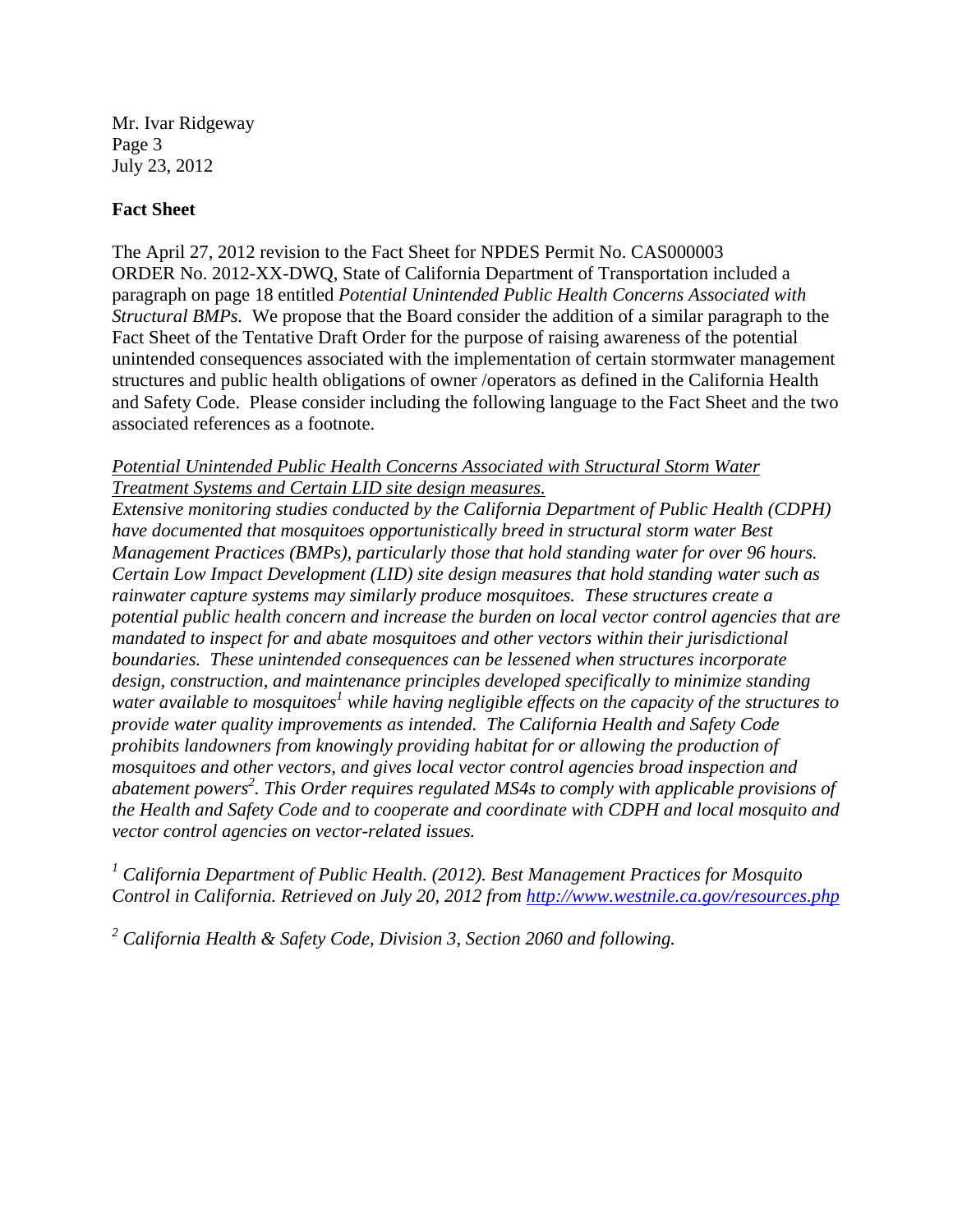Mr. Ivar Ridgeway Page 4 July 23, 2012

### **Findings**

A large portion of Statewide and Regional stormwater NPDES permits have incorporated a Finding related to the potential for vector production in certain structural stormwater structures. Such a Finding ensures that Permitees are fully aware that certain stormwater structures unintentionally may produce vectors, particularly mosquitoes, and encourages collaboration with public health agencies that control vectors to mitigate any breeding that may occur. Please consider including the following language as a separate Finding and the associated reference as a footnote.

"*Certain structural BMPs and Low Impact Development strategies implemented or required by Permitees for urban runoff management may create habitat for vectors (e.g., mosquitoes) if not properly designed or maintained1 . Close collaboration and cooperation among the Permitees, local vector control agencies, Regional Water Board staff, and the California Department of Public Health is necessary to identify and implement appropriate vector control measures that minimize potential nuisances and public health impacts resulting from vector breeding*".

*1 California Department of Public Health, Best Management Practices for Mosquito Control in California (2012), http://www.westnile.ca.gov/resources.php*

### **Pages 26-36. Section III, Discharge Prohibitions**

As stated in paragraph 2 of this letter, it is critical that the capacity for vector control agencies to apply public health pesticides to MS4s be protected by not imposing additional restrictions. Please consider adding an additional line item to categorically exempt discharges of public health pesticides used for the purpose of protecting public health from vectors and vector-borne disease when applied by government agencies certified by the California Department of Public Health, specifically

*"public health pesticides applied by government agencies signatory to a Cooperative Agreement with the California Department of Public Health".*

#### **Page 39. Section VI, Provisions**

In order to protect the public health from vectors and vector-borne disease, local vector control agencies maintain databases of known habitats capable of vector production. The recent proliferation of stormwater treatment BMPs and LID structures that hold water such as rainwater capture devices has increased the burden on these agencies, particularly the challenge of locating new installations before they create a potential public health threat. It would be beneficial if the Board would consider requiring Permitees operating under this Order to provide,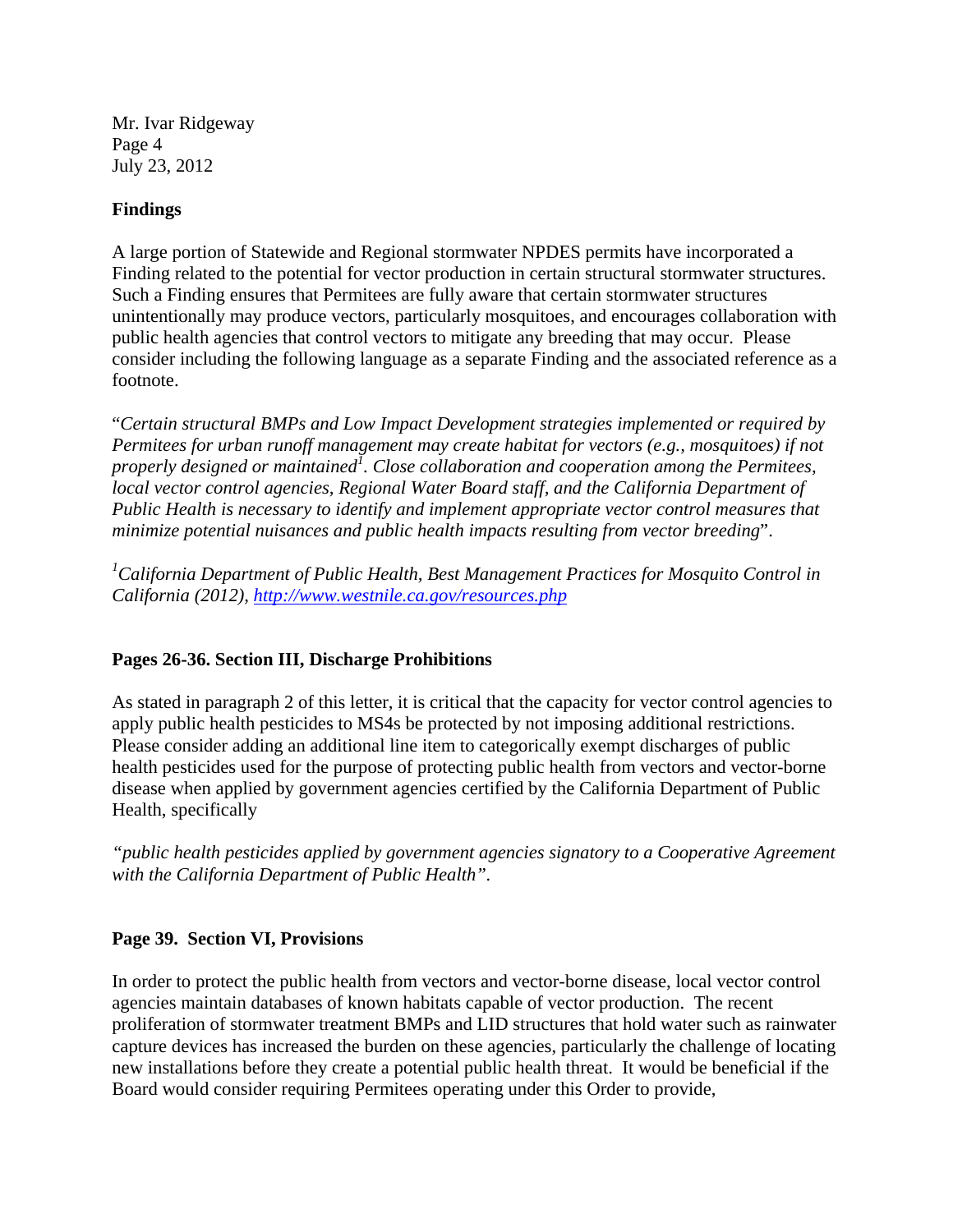Mr. Ivar Ridgeway Page 5 July 23, 2012

on an annual basis, a list of structural BMPs and LID site design measures capable of holding standing water such as rainwater capture systems to the local vector control agency to facilitate routine inspections and control of vectors if necessary. In order to be most effective, the minimum information needed by vector control agencies is location of the structure, the type of structure (or proprietary name), and owner or responsible party. Determination of when the list of stormwater treatment systems should be made available can be determined locally. Please consider adding the two following sections to the Provisions of this Order.

"*Coordination with the appropriate mosquito and vector control agency with jurisdiction to establish a protocol for notification of installed structural treatment systems and LID site design measures that hold standing water such as rainwater capture systems".* 

*"On an annual basis, structural storm water treatment systems and LID site design measures that hold standing water such as rainwater capture systems shall be made available in tabular form to the local mosquito and vector control agency and the appropriate Regional Water Board. This list shall include the location of the facility / site (e.g. lat-long; street address), a description and name of the structure / device, and the name of the owner / operator responsible for the installation / maintenance of the structure / device".* 

#### **Page 67. Section 6.a.i.(6).**

The reference cited in Section 6.a.i.(6) in the footnotes should be updated. Please replace it with the following

*26 Structures designed to drain captured water within 96 hours minimize the potential for breeding vectors. See California Department of Public Health, Best Management Practices for Mosquito Control in California (2012) at http://www.westnile.ca.gov/resources.php*

We appreciate the opportunity to comment on the revised draft Water Quality Order and look forward to working with you in the future to ensure that vector concerns are adequately addressed in stormwater NPDES permits to protect the health of all Californians. If you have any questions, please contact Marco Metzger, Ph.D. at Marco.Metzger@cdph.ca.gov or (909) 937-3448.

Sincerely,

Vichi L. Zamer

Vicki Kramer, Ph.D., Chief Vector-Borne Disease Section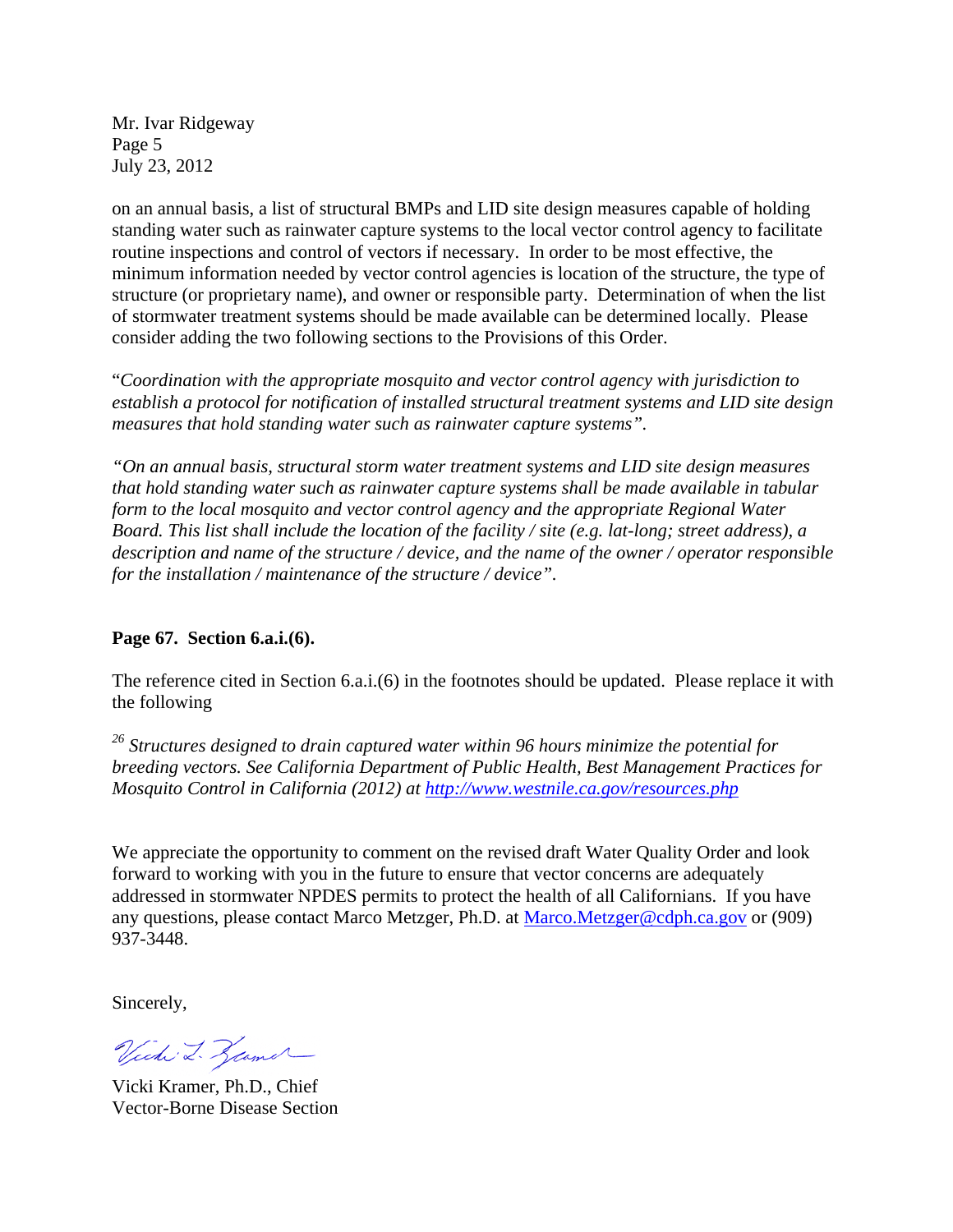# **GREATER LOS ANGELES COUNTY VECTOR CONTROL DISTRICT**

**12545 Florence Avenue, Santa Fe Springs, CA 90670 Office (562) 944-9656 Fax (562) 944-7976**  Email: **info@glacvcd.org** Website: **www.glacvcd.org**

**PRESIDENT GENERAL MANAGER** 

 *Robert Campbell, Long Beach Kenneth L. Bayless* **VICE PRESIDENT**  *Dr. Jeff D. Wassem, Burbank*  **SECRETARY-TREASURER**  *Pedro Aceituno, Bell Gardens* 

**ARTESIA** *Sally Flowers*  **BELL**  *Danny Harber* **BELLFLOWER**   *Ray T. Smith*  **CARSON**  *Harold Williams*  **CERRITOS**  *Mark W. Bollman*  **COMMERCE** *Tina Baca Del Rio*  **CUDAHY** *Mison Levi*  **DIAMOND BAR**  *Steve Tye*  **DOWNEY**   *Roger C. Brossmer* **GARDENA**  *Rachel C. Johnson*  **GLENDALE**  *Armine Perian*  **HAWAIIAN GARDENS**  *Barry Bruce*  **HUNTINGTON PARK**  *Elba Romo*  **LAKEWOOD**   *Steve Croft* **LA MIRADA**   *Pauline Deal*  **LA HABRA HEIGHTS** *Jim Remington* **LOS ANGELES CITY**  *Steven Appleton*  **LOS ANGELES COUNTY**  *Dr. James Lawson*  **LYNWOOD**  *Jim Morton*  **MAYWOOD**  *Edward Varela*  **MONTEBELLO**  *Christina Cortez*  **NORWALK**   *Cheri Kelley*  **PARAMOUNT**  *Tom Hansen*  **PICO RIVERA**   *David W. Armenta* **SAN FERNANDO**  *Sylvia Ballin*  **SAN MARINO**  *Jeff Groseth*  **SANTA CLARITA**  *Robert Newman*  **SANTA FE SPRINGS**   *Michael Madrigal*  **SIGNAL HILL**   *Dr. Hazel Wallace*  **SOUTH EL MONTE**  *Hector Delgado*  **SOUTH GATE**  *Maria Davila*  **WHITTIER**   *Owen Newcomer*

July 23, 2012

Ivar Ridgeway California Regional Water Quality Control Board Los Angeles Region 320 W. 4th Street, Suite 200 Los Angeles, CA 90013

Subject: Order No. R4-2012-XXXX, NPDES Permit No. CAS004001, Waste Discharge Requirements for Municipal Separate Storm Sewer System (MS4) Discharges within the Los Angeles County Flood Control District, Including the County of Los Angeles, and the Incorporated Cities Therein, Except the City of Long Beach

Dear Mr. Ridgeway:

The Greater Los Angeles County Vector Control District (GLACVCD) is a California government and public health service agency. Our mission is to reduce populations of public health vectors (mosquitoes, black flies and midges) below nuisance levels, prevent human infection associated with mosquito-transmitted diseases, and prevent the loss of property values and commercial enterprise as the result of vector occurrence and activity, as mandated in the California Health and Safety Code (Section 116110).

This letter is in support of the vector related language proposed for inclusion in the above tentative Order by the California Department of Public Health (CDPH).

In addition to the CDPH suggestions we would like the Board to address the following concerns:

public health pesticides added The additional burdens on vector control agencies created by the 2011 Statewide NPDES Permit (Water Quality Order No. 2011-0002-DWQ, General Permit No. CAG 990004) directly impact the efficiency of field operations to control vector mosquitoes. Consequently, both the statewide as well as the national mosquito control association are aiming to regain NPDES exemption of public health pesticide applications and return such applications solely to regulation under the Federal Insecticide, Fungicide, and Rodenticide Act (FIFRA). To ensure our ability to continue our control efforts in the future, we would like to see the language under section VI.A 10. "prohibiting the discharge of any product registered under FIFRA to any waste stream that may ultimately be released to waters of the United States, unless specifically authorized elsewhere in this Order or another NPDES permit", removed or have a specific exemption of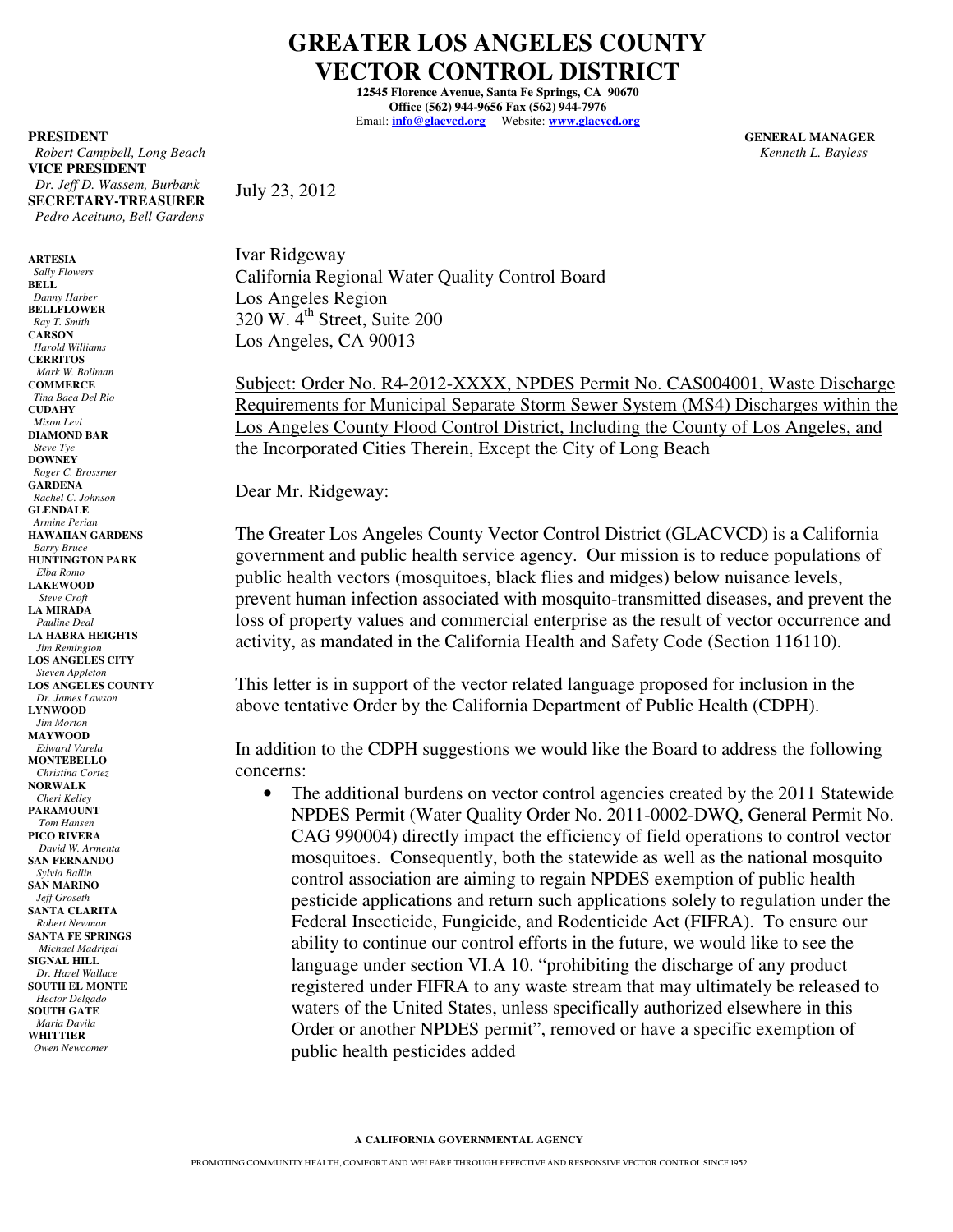• We find that while it has been stated that the existing Ventura County Municipal Separate Storm Sewer System Permit, Order No. 09-0057, NPDES Permit No CAS004002 has served as a template in crafting this tentative order, important vector control related language has been omitted in this draft. We ask that the Board consider including the following language from the FINDINGS section F of the Ventura County MS4 permit as a part of the language proposed by CDPH for this section:

*This Order is not intended to prohibit the inspection for or abatement of vectors by the State Department of Public Health or local vector agencies in accordance with CA Health and Safety Code, § 116110 et seq. Certain Treatment Control BMPs if not properly designed, operated or maintained may create habitats for vectors (e.g. mosquitoes and rodents).* 

We appreciate the opportunity to comment on the revised draft Water Quality Order and look forward to working with you in the future to ensure that vector concerns are adequately addressed in stormwater NPDES permits to protect the health of all California residents. If you have any questions, please contact: Mark Daniel, Director of Operations, at 562-944-9656 or mdaniel@glacvcd.org or myself.

Sincerely,

Silah

Susanne Kluh Scientific-Technical Director 562-944-9656 skluh@glacvcd.org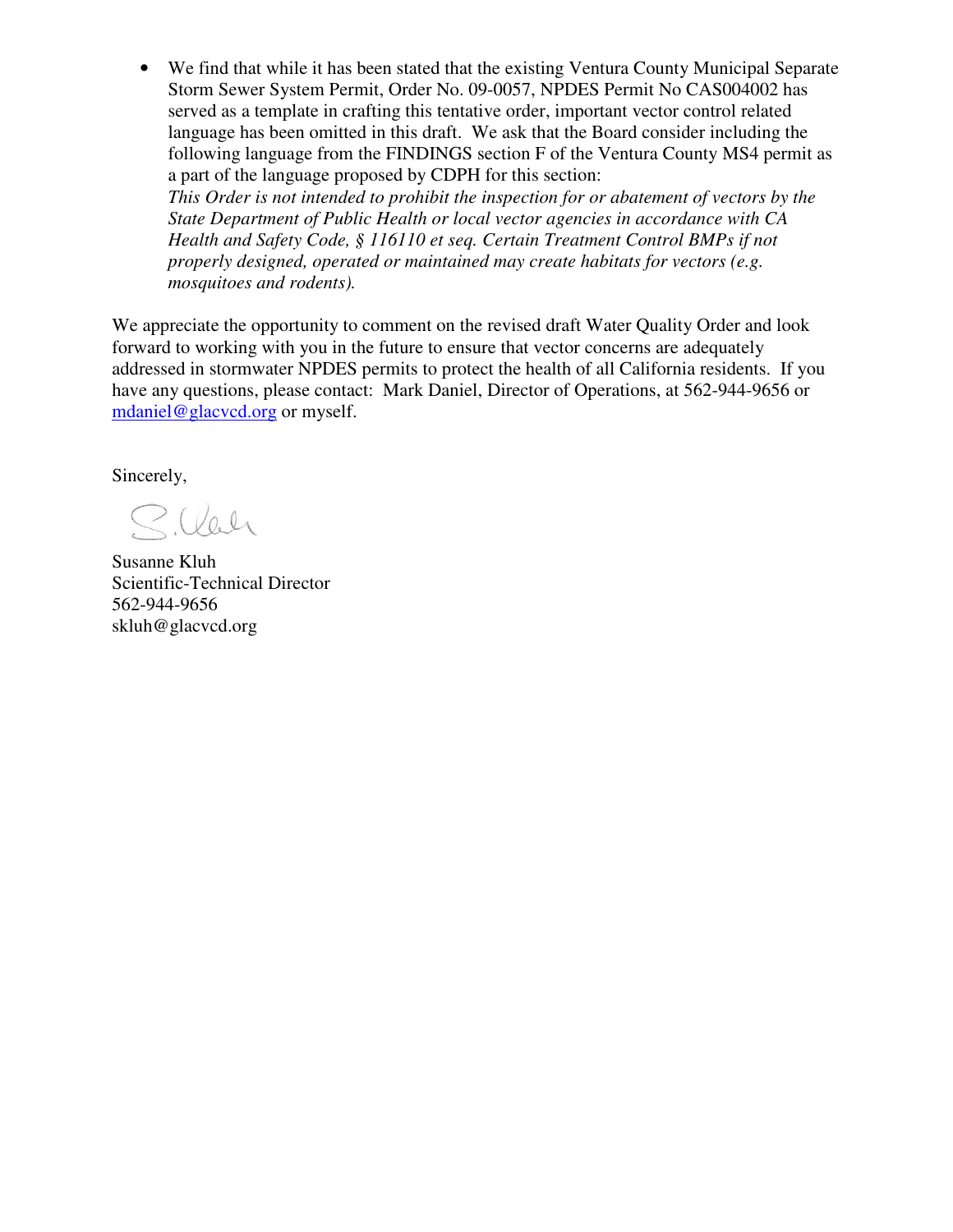

*Los Angeles* 

# **SAN GABRIEL VALLEY MOSQUITO & VECTOR CONTROL DISTRICT**

1145 N. Azusa Canyon Road West Covina, California 91790 (626) 814-9466 facsimile (626) 337-5686 e-mail: district@sgvmosquito.org

|                      | Kenn K. Fujioka, PhD                                                                                                                                                    |
|----------------------|-------------------------------------------------------------------------------------------------------------------------------------------------------------------------|
| Cities of:           | <b>District Manager</b>                                                                                                                                                 |
| Alhambra             | July 23, 2012                                                                                                                                                           |
| Arcadia              |                                                                                                                                                                         |
| Azusa                | Ivar Ridgeway<br>California Regional Water Quality Control Board                                                                                                        |
| <b>Bradbury</b>      | Los Angeles Region<br>320 W. 4 <sup>th</sup> Street, Suite 200                                                                                                          |
| Claremont            | Los Angeles, CA 90013                                                                                                                                                   |
| Covina               | Subject: Order No. R4-2012-XXXX, NPDES Permit No. CAS004001, Waste Discharge<br>Requirements for Municipal Separate Storm Sewer System (MS4) Discharges within the      |
| Duarte               | Los Angeles County Flood Control District, Including the County of Los Angeles, and                                                                                     |
| El Monte             | the Incorporated Cities Therein, Except the City of Long Beach                                                                                                          |
| Glendora             | Dear Mr. Ridgeway:                                                                                                                                                      |
| Industry             | The San Gabriel Valley Mosquito and Vector Control District (SGVMVCD) is an<br>independent special district charged with managing populations of vectors (mosquitoes,   |
| <i>Irwindale</i>     | black flies and midges) that cause discomfort or transmit diseases to humans as                                                                                         |
| La Puente            | mandated in the California Health and Safety Code (Section 116110).                                                                                                     |
| La Verne             | The management of vector populations and public health has become increasingly<br>difficult with the inclusion of additional regulations under NPDES. We fully support  |
| Monrovia             | the vector related language proposed for inclusion in the above tentative Order by the<br>California Department of Public Health (CDPH).                                |
| <b>Monterey Park</b> |                                                                                                                                                                         |
| Pomona               | In addition to the CDPH suggestions we would like the Board to address the following<br>concerns:                                                                       |
| Rosemead             | The additional burdens on vector control agencies created by the 2011 Statewide<br>$\bullet$<br>NPDES Permit (Water Quality Order No. 2011-0002-DWQ, General Permit No. |
| San Dimas            | CAG 990004) directly impact the efficiency of field operations to control vector<br>mosquitoes. Consequently, both the statewide as well as the national mosquito       |
| San Gabriel          | control association are aiming to regain NPDES exemption of public health                                                                                               |
| Sierra Madre         | pesticide applications and return such applications solely to regulation under the<br>Federal Insecticide, Fungicide, and Rodenticide Act (FIFRA). To ensure our        |
| Temple City          | ability to continue our control efforts in the future, we would like to see the<br>language under section VI.A 10. "prohibiting the discharge of any product            |
| Walnut               | registered under FIFRA to any waste stream that may ultimately be released to<br>waters of the United States, unless specifically authorized elsewhere in this          |
| West Covina          | Order or another NPDES permit", removed or have a specific exemption of<br>public health pesticides added.                                                              |
| County of            |                                                                                                                                                                         |